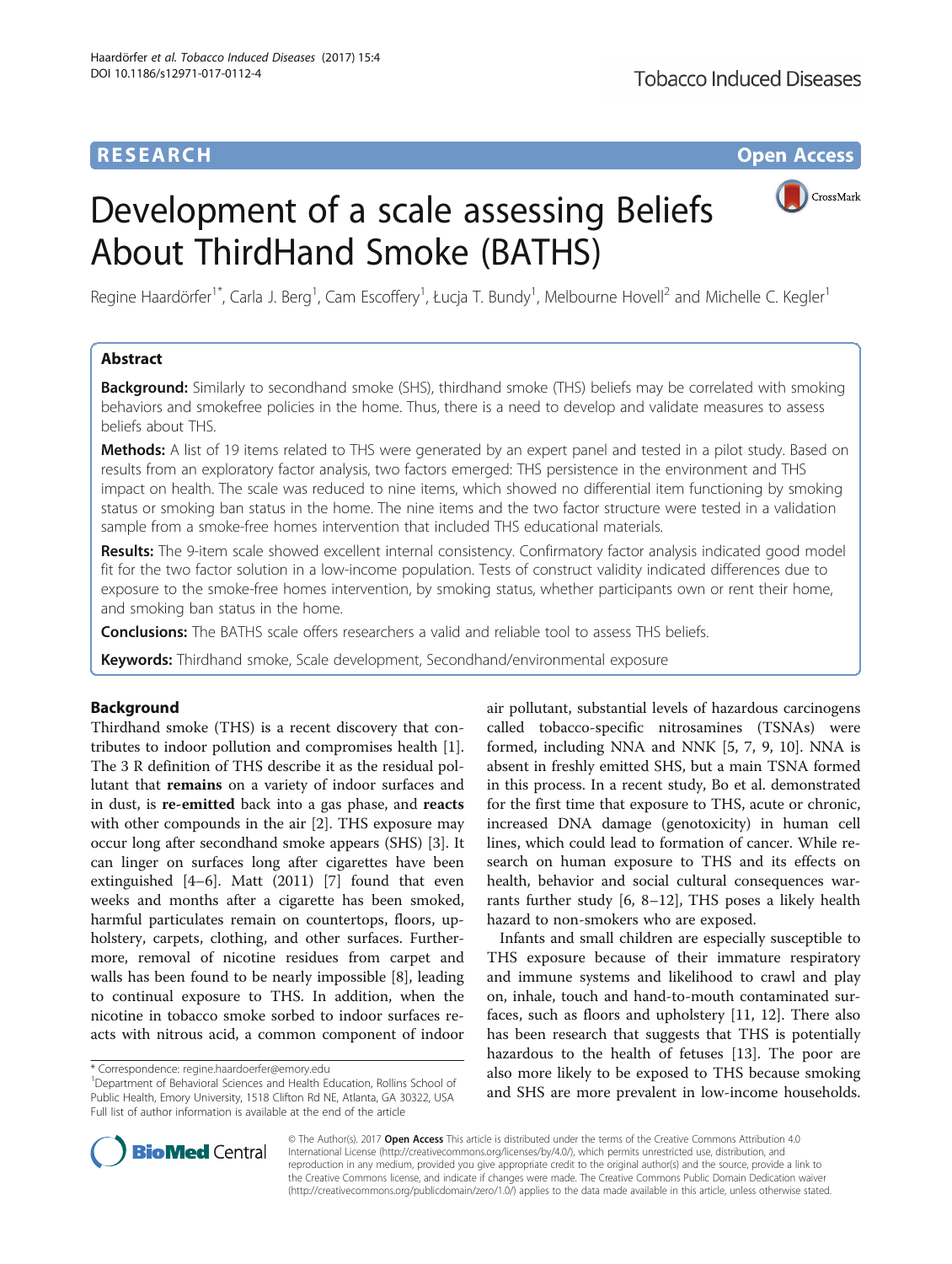A recent study found the nicotine concentrations in the dust are higher in low-income non-smoking households than those with income above the median [[14\]](#page-7-0). Matt et al.'s study [\[7](#page-7-0)] indicated that THS accumulates in smokers' homes and persists even long after the smokers move out and the homes are cleaned and repainted for new residents. Nonsmokers living in homes (houses, condos, apartments) formerly occupied by smokers are involuntarily exposed to THS [\[7\]](#page-7-0). Therefore, those with incomes that do not allow much free choice of rental housing might be more likely to be exposed to THS [\[15](#page-7-0)].

Knowledge and beliefs about SHS are correlated with smoking cessation and reduction; however, few studies have examined similar constructs about THS and how they may impact preventive smoking-related behaviors. Two studies have found no to limited awareness about THS compared to SHS [[16, 17](#page-7-0)], while one of them showed that beliefs about THS' harm on children was independently associated with home smoking bans [\[17](#page-7-0)]. Recently, education about THS has been incorporated into interventions to promote home smoking bans [[18](#page-7-0), [19\]](#page-7-0). Drehmer [\[20\]](#page-7-0) found that THS harm beliefs were related to more strict enforcement of smoke free bans in homes and cars and increased numbers of quit attempts, which is encouraging evidence for inclusion of THS education in interventions aiming to decrease the impact of tobacco use [[21](#page-7-0)]. Based on this literature, more accurate knowledge and beliefs about THS might be associated with being a nonsmoker, having a smoke-free home, and having been exposed to education regarding the harms of THS.

A reliable and valid scale of THS beliefs might enable more precise assessment of the belief that THS is harmful. It may enable assessment of the degree to which such beliefs contribute to smoke-free home bans, avoidance of SHS in homes and other indoor spaces. The purpose of this article is to present the development of a THS Beliefs Scale and its initial psychometric properties tested among participants of a survey panel.

# Methods

# Participants & procedures Pilot sample

Data for an exploratory factor analysis came from a larger study evaluating a website aimed at helping people establish home smoking bans to make their home smoke-free. Participants were recruited in 2014 via email from Lightspeed GMI, a double-opt in access panel with panel participants from across the United States. Eligibility criteria included 18+ years of age, able to speak English, living in a household with at least one smoker and one non-smoker (which could be a child), and allow at least some smoking in the home. Of the 17,138 invited

panel members, 5138 (30.0%) started the survey. Of those, 3950 were not eligible, 15 terminated the survey for unspecified reasons, and 599 were eligible but were terminated because the quota for non-smokers had been reached. A total of 250 eligible participants completed the survey in its entirety.

# Validation sample

Data for the confirmatory factor analysis came from the 6-month follow-up data collection in 2015 from a randomized controlled trial testing the effectiveness of a smoke-free homes (SFH) intervention [[22\]](#page-7-0). Participants were recruited through a 2-1-1 call center (a referral hotline that connects callers to needed social services such as utilities assistance) in Houston, Texas for a SFH intervention trial. Eligibility criteria included being 18 years or older, be able to understand English, having at least one smoker and one non-smoker living in the household, and not having a smoke-free home at baseline. At baseline, 508 participants were randomized into either the intervention or the control group. The intervention group received three mailings and one coaching call to help them create a smoke-free home. The last mailing included a flyer discussing thirdhand smoke. At the second follow-up point, 6 months after baseline, we included the reduced THS scale derived from the exploratory factor analysis from the pilot sample and all 335 participants who were reached answered the relevant questions.

# Measures

# Pilot sample

Beliefs about Thirdhand Smoke scale Questions for the tested scale were developed after a thorough literature review by an expert panel including tobacco researchers from several universities. Only one item asking about whether breathing air in a room where people smoked previously can harm the health of infants and children was directly retrieved from Winickoff [[17\]](#page-7-0). The remaining 18 items were developed around 6 domains. Table [1](#page-2-0) shows the 19 original items and answer choices. THS health impact items were used to ask about general health impact of THS on children [[6, 11](#page-7-0), [17\]](#page-7-0) and adults [\[4, 23\]](#page-7-0) as well as cancer specifically [\[24](#page-7-0), [25\]](#page-7-0) with three items. Three items pertaining to THS persistence included days, weeks, and months separately [[7, 20](#page-7-0)]. Three additional items with statements about smoke particles settling with dust [\[11\]](#page-7-0), accumulating on surfaces [\[4\]](#page-7-0) and being absorbed into furniture and walls [\[8](#page-7-0)] aimed at THS accumulation in the built environment. Four items focused on THS removal with regular/thorough cleaning as well as painting, not being able to completely remove smell from rooms and smoke particles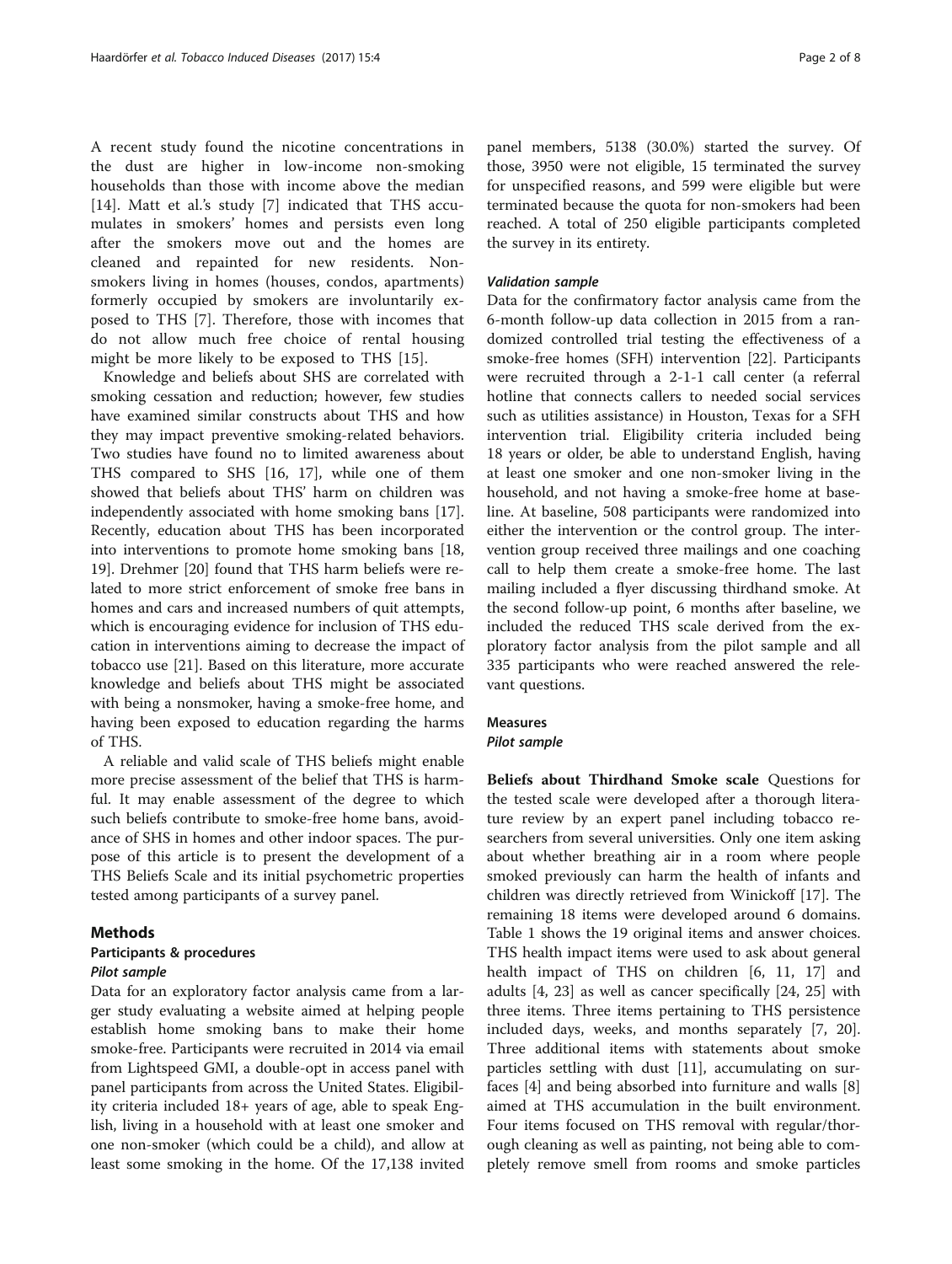## <span id="page-2-0"></span>Table 1 Original and retained items (in bold) of the BATHS scale

| The next questions will ask for your opinions on the effects of smoking inside your home.                           | Stronaly<br>disagree | Disagree       | sure |                | Not Agree Strongly<br>agree |
|---------------------------------------------------------------------------------------------------------------------|----------------------|----------------|------|----------------|-----------------------------|
| Breathing air in a room today where people smoked yesterday can harm the health of infants<br>and children.         | 1                    | $\mathfrak{D}$ | 3    | $\overline{4}$ | 5                           |
| Breathing air in a room today where people smoked yesterday can harm the health of adults.                          | 1                    | $\mathfrak{D}$ | 3    | 4              | 5                           |
| Particles in rooms where people smoked yesterday can cause cancer.                                                  |                      | $\overline{2}$ | 3    | 4              | 5                           |
| Smoke particles can remain in a room for days.                                                                      |                      | $\mathfrak{D}$ | 3    | 4              | 5                           |
| Smoke particles can remain in a room for weeks.                                                                     |                      | $\mathfrak{D}$ | 3    | 4              | 5                           |
| Smoke particles can remain in a room for months.                                                                    |                      | 2              | 3    | 4              | 5                           |
| Cigarette smoke mixes and settles with dust.                                                                        |                      | 2              | 3    | 4              | 5                           |
| After someone smokes in a room, sticky particles are left on surfaces in the room.                                  |                      | $\mathcal{P}$  | 3    | 4              | 5                           |
| Smoke particles get absorbed into furniture and walls.                                                              |                      | 2              | 3    | 4              | 5                           |
| The smell of cigarette smoke can return even after deeply cleaning a smoking room.                                  |                      | 2              | 3    | 4              | 5                           |
| Smoke stains on walls can reappear after walls have been painted.                                                   |                      | $\mathcal{P}$  | 3    | 4              | 5                           |
| Removing smoke particles from carpet is almost impossible.                                                          |                      | 2              | 3    | 4              | 5                           |
| Sticky smoke particles cannot be removed from surfaces with regular cleaning.                                       |                      | 2              | 3    | 4              | 5                           |
| After smoking a cigarette, smoke particles on skin, hair, and clothing can be passed on to others<br>through touch. | 1                    | 2              | 3    | 4              | 5                           |
| After touching surfaces where cigarette smoke has settled, particles can enter the body through<br>the skin.        |                      | 2              | 3    | 4              | 5                           |
| Children who touch surfaces and then put their hands in their mouths can swallow smoke particles.                   |                      | $\mathfrak{D}$ | 3    | 4              | 5                           |
| Opening windows or using air conditioners does not eliminate all smoke particles in a room.                         |                      | 2              | 3    | $\overline{4}$ | 5                           |
| Smoking only in the bathroom does not stop smoke particles from settling in other rooms.                            |                      | 2              | 3    | $\overline{4}$ | 5                           |
| Having a smoke-free home will protect nonsmokers from smoke particles in your home.                                 |                      | 2              | 3    | $\overline{4}$ | 5                           |

from surfaces, carpet, and walls [[8, 26, 27\]](#page-7-0). Furthermore, three items had statements that addressed THS transmission beyond breathing; these included transmission from skin, hair, and clothing [\[10, 11](#page-7-0)] as well as surfaces and children ingesting smoke particles after touching contaminated surfaces. Finally, the last three items focused on THS reduction behaviors: opening windows/ using air conditioners; smoking only in the bathroom [[28\]](#page-7-0); and finally having a smoke-free home. Response options were on a 5-point Likert scale from strongly disagree to strongly agree coded as 1 through 5.

Smoking and smoke-free home related variables Participants were asked if they currently smoked cigarettes every day, some days, or not at all. Those reporting smoking every day and some days were coded as current smokers. Smoking ban status in the home was assessed by asking "Which statement best describes the rules about smoking inside your home?" Those responding "There are no rules about smoking inside your home" and "Smoking is allowed anywhere inside your home" were coded as having no ban. Those choosing "Smoking

is allowed in some places or at some times" were coded as having a partial ban.

Sociodemographics Participants' age, gender, race, marital status, education, household income, and home ownership (rent vs. own) were assessed.

# Validation sample

Beliefs about Thirdhand Smoke scale For the validation sample, we included the nine items from the reduced scale based on the exploratory factor analysis (Table 1 items in bold). Response options were the same as the pilot on a 5-point Likert scale ranging from  $1 =$ Strongly disagree to  $5 =$  Strongly agree. The scale was administered at the second follow-up point, 6 months after baseline.

Smoking and smoke-free home related variables Participants in the validation sample were asked the same questions as those in the pilot sample at six-months post baseline.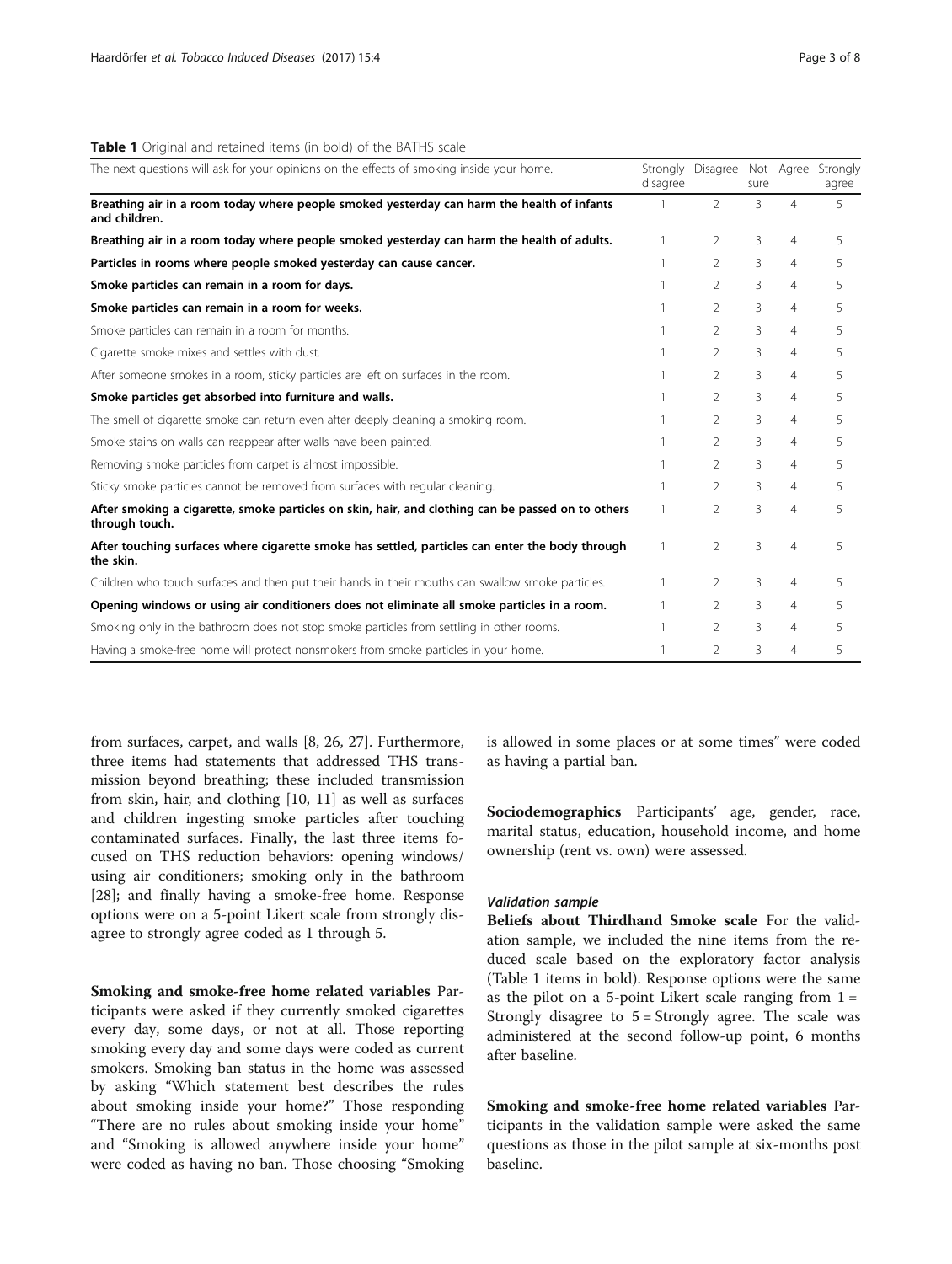Sociodemographics Age, gender, marital status, race, education, employment status, and household income were assessed at baseline.

Smoke-free home trial group assignment Assignment to intervention and control group was random after baseline data collection. This variable was included because intervention participants received educational information regarding THS.

## Data analysis

# Pilot sample

Descriptive statistics for participant demographics were calculated. Distance of means from the scale mean (3) as well as standard deviations of scale items were assessed. Exploratory factor analysis including scree plots was conducted, and Cronbach's alpha for the entire scale was calculated. We reduced the scale by eliminating items with the lowest factor loadings step-by-step as long as Cronbach's alpha was above .90. Multiple Indicators Multiple Causes (MIMIC) models assessing scale invariance by smoking status and home smoking ban status, controlling for age and gender, were conducted as well.

## Validation sample

Confirmatory factor analysis assessed the fit of the twofactor solution. Descriptive statistics for participant demographics were calculated. Differences between THS total and factor scores by participant characteristics were assessed using t-tests and ANOVAs.

Descriptive and exploratory factor analyses were conducted using SAS 9.4. Confirmatory factor and MIMIC analyses were conducting in MPlus 7.2.

## Results

# Participant characteristics in the pilot sample

Due to the sampling design, 50% of participants were current smokers living with at least one non-smoker, and 50% were current non-smokers living with at least one smoker. Most participants were married or living with a partner (67.2%) and white (78.8%) with at least some college (68.8%) and an annual household income over \$25,000 (76.0%).

# Beliefs about Thirdhand Smoke scale development Descriptives of the 19 item scale

Cronbach's alpha for the entire 19-item scale was 0.95 (both raw and standardized). Exclusion of any item would reduce reliability. Item means were reasonably close to the scale mean and standard deviations were adequate (around 1.0). The scree plot and the eigenvalues were both supporting the conclusion of a two factor solution that explained 97.0% of the variance. Oblique varimax rotation yielded strong factor loadings onto two beliefs about the impact of THS on health.

## Scale reduction

Traditional suggestions for scale reduction start with eliminating items with low factor loadings with less than .30 [\[29](#page-7-0)]. No items had factor loadings this small. Hence, we sequentially reduced the scale by excluding items with the lowest factor loadings such that the final scale's reliability as measured with Cronbach's alpha was greater than 0.90. This approach reduced the scale to nine items: four items related to THS persistence in the environment and five items related to THS impact on health. The final items, their means, standard deviations and factor loadings are presented in Table [2](#page-4-0). Factor 1 includes items that describe THS in the built environment, capturing persistence of smoke particles, accumulation of THS, and ineffectiveness of THS reduction by means other than not smoking in the house. Factor 2 includes health impact of THS and transmission of THS through means other than the air. This reduced scale had excellent overall reliability (Cronbach's alpha = .91) and strong reliability in the sub-scales (Cronbach's alpha = .88 for both factors).

# Scale invariance and differences in responses

MIMIC models tested indicate scale invariance for smoking status (daily and non-daily smoker versus nonsmoker) as well as home smoking ban status (partial versus no ban) making the scale equally suitable for smokers and nonsmokers and those with partial and no smoking ban in their homes. In addition, there were no significant differences in THS beliefs by smoking status or home smoking ban status. However, older participants in the pilot sample were less concerned with the impact of THS on health (β = −.009, p = .02) indicating a reduction in the THS on health score by .09 for each 10 years increase in age.

## Participant characteristics in the validation sample

Demographics of participants in the validation sample are shown in Table [3](#page-5-0). The validation sample participants had a mean age of 41.1 years  $(SD = 12.65)$ , were mostly female (83.6%), African American (69.9%), unemployed (71.6%) and reported an annual household income of \$25,000 or less (85.7%) with 46.0% reporting a household income of \$10,000 or less. Most participants were renting their home (77.3%) and were smokers themselves (60.3%). About half reported a full smoking ban in their home and an additional 29.0% reported a partial ban.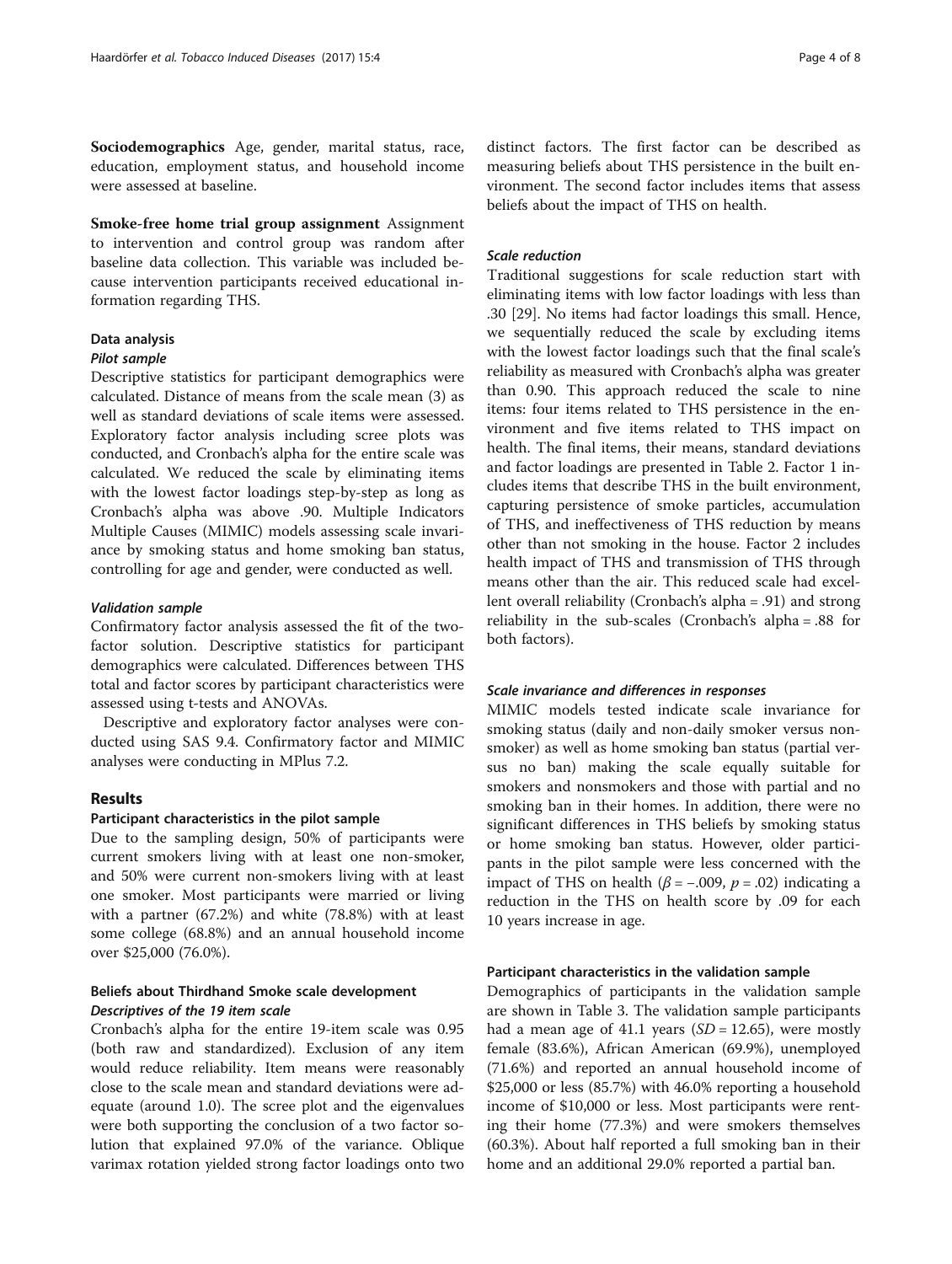<span id="page-4-0"></span>Table 2 Means, standard deviations, and factor loadings of final scale items in the validation sample

| Scale item                                                                                                          | Mean | (SD)   | Factor loadings |            |  |
|---------------------------------------------------------------------------------------------------------------------|------|--------|-----------------|------------|--|
|                                                                                                                     |      |        | THS persistence | THS health |  |
| Smoke particles can remain in a room for weeks.                                                                     | 3.65 | (0.95) | 0.759           |            |  |
| Smoke particles can remain in a room for days.                                                                      | 3.89 | (0.85) | 0.749           |            |  |
| Smoke particles get absorbed into furniture and walls.                                                              | 4.29 | (0.74) | 0.582           |            |  |
| Opening windows or using air conditioners does not eliminate all smoke particles in a room.                         | 3.86 | (0.87) | 0.491           |            |  |
| Breathing air in a room today where people smoked yesterday can harm the health of adults.                          | 4.02 | (0.84) |                 | 0.721      |  |
| Particles in rooms where people smoked yesterday can cause cancer.                                                  | 3.56 | (0.98) |                 | 0.675      |  |
| Breathing air in a room today where people smoked yesterday can harm the health of infants<br>and children [17].    | 4.21 | (0.85) |                 | 0.576      |  |
| After smoking a cigarette, smoke particles on skin, hair, and clothing can be passed on to<br>others through touch. | 3.67 | (0.99) |                 | 0.571      |  |
| After touching surfaces where cigarette smoke has settled, particles can enter the body<br>through the skin.        | 3.47 | (0.87) |                 | 0.559      |  |

Cronbach's alpha: .91 for full scale, .88 for each sub-scale

# Beliefs about Thirdhand Smoke scale psychometric properties

Confirmatory factor analysis showed the good model fit for the two factor model  $(X^2(24) = 65.546, p < .0001,$ RMSEA = 0.072, 90%CI (RMSEA) = [0.051; 0.093], CFI = 0.957, TLI = 0.936, SRMR = 0.048). Error covariances between items about THS being harmful to children and to adults were allowed to covary as were items asking about smoke particle transfer through touch and smoke particles entering the body through the skin. Both adjustments improved the a-priori two factor model without error covariances constrained  $(X^2(26) = 140.086,$  $p < .0001$ , RMSEA = 0.114, 90%CI(RMSEA) = [0.096; 0.133], CFI = 0.883, TLI = 0.838, SRMR = 0.061). The apriori specified model had statistically significantly better fit than a one factor model  $(\Delta X^2(1) = 38.532, p < .0001)$ . The high correlation between the factors of 0.82 might indicate low convergent validity. However, no factor loadings were weak (i.e. below .40) and most were strong (i.e. greater than .60).

The factor scores as well as the total scale score differed significantly by key participant criteria indicating good construct validity. Those who were in the intervention group and thus were exposed to educational materials on THS scored significantly higher on the total THS scale score as well as the sub-scores than participants in the control group  $(p = .0001)$  for the full score,  $p = .002$  for THS persistence score,  $p = .005$  for THS health score). Furthermore, a similar pattern was observed when comparing those who had a full smoking ban in their home compared to those who had a partial or no ban ( $p = .001$ ,  $p = .002$ ,  $p = .001$ , respectively). Participants who owned their homes had higher THS persistence  $(p=.04)$  and total scores  $(p=.02)$ , but had comparable scores on THS health. Smokers had, on average, lower total THS scores  $(p=.02)$  and lower THS health scores ( $p = .01$ ). However, there was no statistically significant difference between smokers and nonsmokers on the THS persistence score. When looking at demographics, the only differences found in THS scores were by educational attainment where those with more education had higher THS persistence scores  $(p=.04)$ . There were no significant differences in any of the scores by age, gender, race, marital status, income, and employment status.

# **Discussion**

While prior research [\[17](#page-7-0), [30](#page-7-0)–[32](#page-7-0)] has used one specific item to measure this construct, the current study is the first to our knowledge to develop a valid and reliable measure of beliefs regarding THS. This is a critical step in research aimed at addressing THS exposure. As smoke-free air policies are more commonly being implemented both in public and in private spaces [\[17, 31](#page-7-0), [32](#page-7-0)], individual understanding of THS and its impact will be critical in further reducing the harm of tobacco smoke. In particular, intervening on beliefs about THS may prove to be beneficial in reducing THS and SHS exposure. Consequently, the creation of a valid and reliable scale of beliefs regarding THS is critical in assessing these intervention efforts.

This study yielded a valid and reliable 9-item scale assessing this construct, reduced from originally 19 items. The final scale with scoring instructions is available in the Additional file [1.](#page-6-0) While we had conceptualized five domains, the exploratory factor analysis of the full scale indicates that there are only two distinct domains measured by these 19 items. Interestingly, the two factors that emerged related to: 1) how THS operates within the built environment, i.e. the persistence of smoking particles in indoor spaces, and 2) the impact of THS on health. While the former subscale may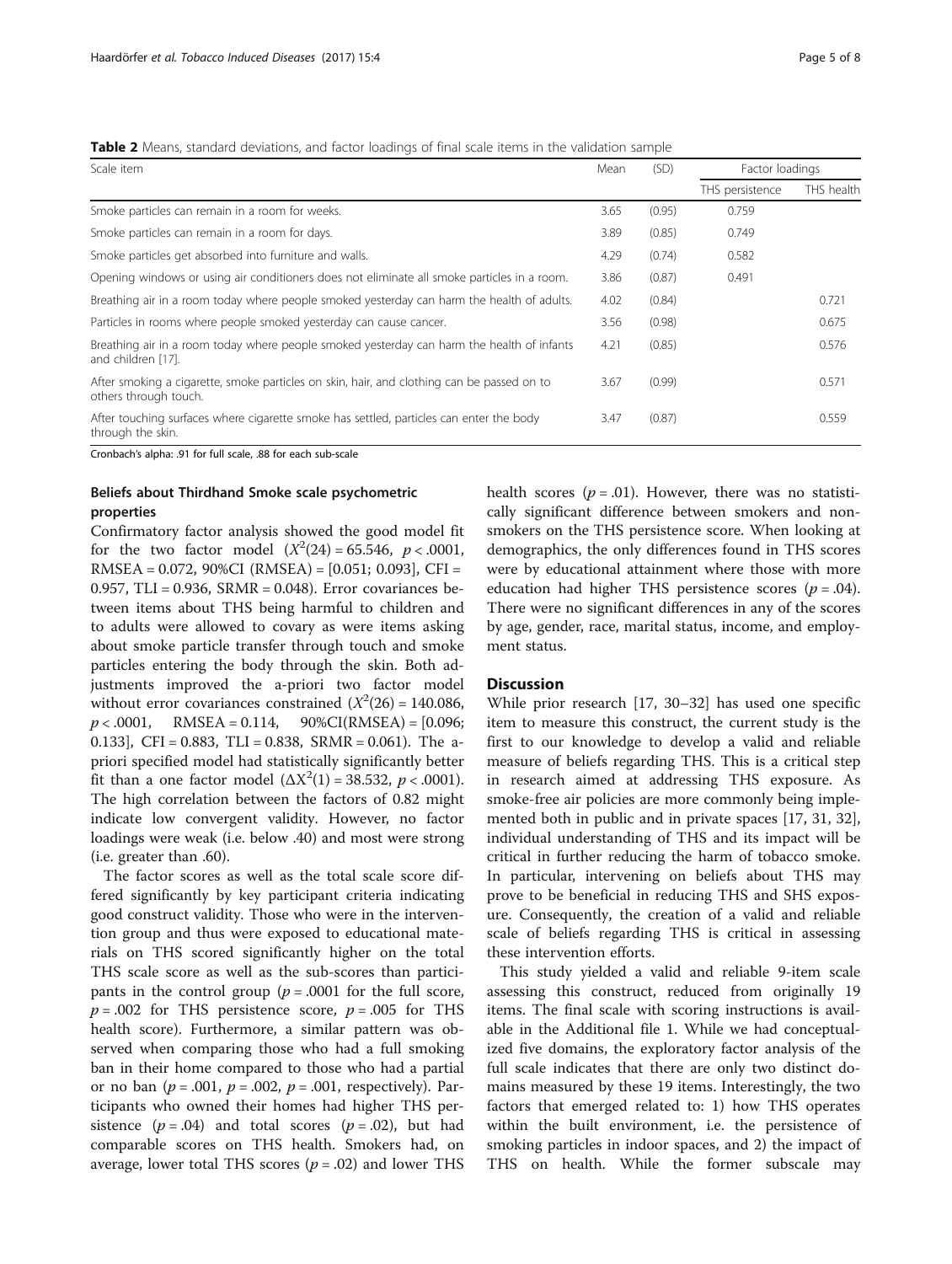|                                          | $\mathsf{N}$<br>$\%$ |       | THS score |      | $p$ -value | THS persistence |      | p-value | THS health |      | $p$ -value |
|------------------------------------------|----------------------|-------|-----------|------|------------|-----------------|------|---------|------------|------|------------|
|                                          |                      | Mean  | SD        |      | Mean       | SD              |      | Mean    | SD         |      |            |
| Full sample                              | 335                  | 100   | 3.92      | 0.63 |            | 3.79            | 0.66 |         | 3.86       | 0.59 |            |
| Age group (N/%)                          |                      |       |           |      |            |                 |      |         |            |      |            |
| $18 - 24$                                | 25                   | 7.5%  | 3.8       | 0.44 | 0.68       | 3.8             | 0.55 | 0.58    | 3.8        | 0.54 | 0.77       |
| $25 - 39$                                | 124                  | 37.0% | 3.8       | 0.55 |            | 3.9             | 0.59 |         | 3.8        | 0.66 |            |
| $40 - 65$                                | 174                  | 51.9% | 3.9       | 0.63 |            | 4.0             | 0.67 |         | 3.8        | 0.69 |            |
| 65 and older                             | 12                   | 3.6%  | 3.7       | 0.59 |            | 3.8             | 0.70 |         | 3.6        | 0.62 |            |
| Gender (N/%)                             |                      |       |           |      |            |                 |      |         |            |      |            |
| Male                                     | 55                   | 16.4% | 3.8       | 0.68 | 0.46       | 3.8             | 0.72 | 0.2853  | 3.8        | 0.75 | 0.78       |
| Female                                   | 280                  | 83.6% | 3.9       | 0.57 |            | 3.9             | 0.62 |         | 3.8        | 0.64 |            |
| Marital Status (N/%)                     |                      |       |           |      |            |                 |      |         |            |      |            |
| Married/living with partner              | 186                  | 55.5% | 3.8       | 0.59 | 0.49       | 4.0             | 0.65 | 0.48    | 3.8        | 0.67 | 0.58       |
| Single/divorced/separated/widowed        | 148                  | 44.2% | 3.9       | 0.59 |            | 3.9             | 0.63 |         | 3.8        | 0.65 |            |
| Race (N/%)                               |                      |       |           |      |            |                 |      |         |            |      |            |
| White                                    | 48                   | 14.3% | 3.8       | 0.56 | 0.90       | 4.0             | 0.61 | 0.57    | 3.7        | 0.60 | 0.44       |
| African American                         | 234                  | 69.9% | 3.9       | 0.60 |            | 3.9             | 0.64 |         | 3.8        | 0.68 |            |
| Latina/o                                 | 41                   | 12.2% | 3.9       | 0.58 |            | 3.9             | 0.66 |         | 3.9        | 0.60 |            |
| Other                                    | 12                   | 3.6%  | 3.8       | 0.52 |            | 3.8             | 0.50 |         | 3.7        | 0.69 |            |
| Education (N/%)                          |                      |       |           |      |            |                 |      |         |            |      |            |
| High school graduate/GED or less         | 208                  | 62.1% | 3.8       | 0.59 | 0.19       | 3.9             | 0.65 | 0.04    | 3.8        | 0.65 | 0.71       |
| Some college/vocational/technical school | 109                  | 32.5% | 3.9       | 0.56 |            | 4.0             | 0.59 |         | 3.8        | 0.66 |            |
| College graduate or higher               | 18                   | 5.4%  | 4.1       | 0.68 |            | 4.3             | 0.62 |         | 3.9        | 0.79 |            |
| Employment (N/%)                         |                      |       |           |      |            |                 |      |         |            |      |            |
| Employed                                 | 91                   | 27.2% | 3.9       | 0.54 | 0.51       | 3.9             | 0.61 | 0.93    | 3.9        | 0.61 | 0.21       |
| Not employed                             | 240                  | 71.6% | 3.8       | 0.61 |            | 3.9             | 0.64 |         | 3.8        | 0.68 |            |
| Income (N/%)                             |                      |       |           |      |            |                 |      |         |            |      |            |
| \$10,000 or less                         | 154                  | 46.0% | 3.8       | 0.57 | 0.91       | 3.9             | 0.62 | 0.61    | 3.8        | 0.65 | 0.99       |
| \$10,001 to \$25,000                     | 133                  | 39.7% | 3.9       | 0.62 |            | 4.0             | 0.66 |         | 3.8        | 0.68 |            |
| \$25,001 to \$50,000                     | 35                   | 10.4% | 3.8       | 0.61 |            | 3.9             | 0.62 |         | 3.8        | 0.69 |            |
| \$50,001 to \$75,000                     | 6                    | 1.8%  | 3.9       | 0.58 |            | 4.1             | 0.70 |         | 3.7        | 0.55 |            |
| More than \$75,000                       | 4                    | 1.2%  | 3.9       | 0.17 |            | 4.1             | 0.55 |         | 3.8        | 0.25 |            |
| Home ownership                           |                      |       |           |      |            |                 |      |         |            |      |            |
| Owner                                    | 70                   | 20.9% | 4.0       | 0.62 | 0.04       | 4.1             | 0.66 | 0.02    | 3.9        | 0.68 | 0.13       |
| Resident                                 | 259                  | 77.3% | 3.8       | 0.58 |            | 3.9             | 0.62 |         | 3.8        | 0.68 |            |
| Home smoking ban                         |                      |       |           |      |            |                 |      |         |            |      |            |
| No ban                                   | 70                   | 20.9% | 3.6       | 0.60 | 0.001      | 3.8             | 0.62 | 0.02    | 3.5        | 0.69 | 0.0004     |
| Partial ban                              | 97                   | 29.0% | 3.8       | 0.58 |            | 3.9             | 0.63 |         | 3.8        | 0.65 |            |
| Full ban                                 | 168                  | 50.1% | 4.0       | 0.57 |            | 4.0             | 0.64 |         | 3.9        | 0.63 |            |
| Smoking status                           |                      |       |           |      |            |                 |      |         |            |      |            |
| Smoker                                   | 202                  | 60.3% | 3.8       | 0.59 | 0.02       | 3.9             | 0.64 | 0.09    | 3.7        | 0.65 | 0.01       |
| Non-smoker                               | 133                  | 39.7% | 4.0       | 0.58 |            | 4.0             | 0.62 |         | 3.9        | 0.66 |            |

<span id="page-5-0"></span>Table 3 Demographic characteristics of study participants in the validation sample and differences in THS overall scores and sub-scale scores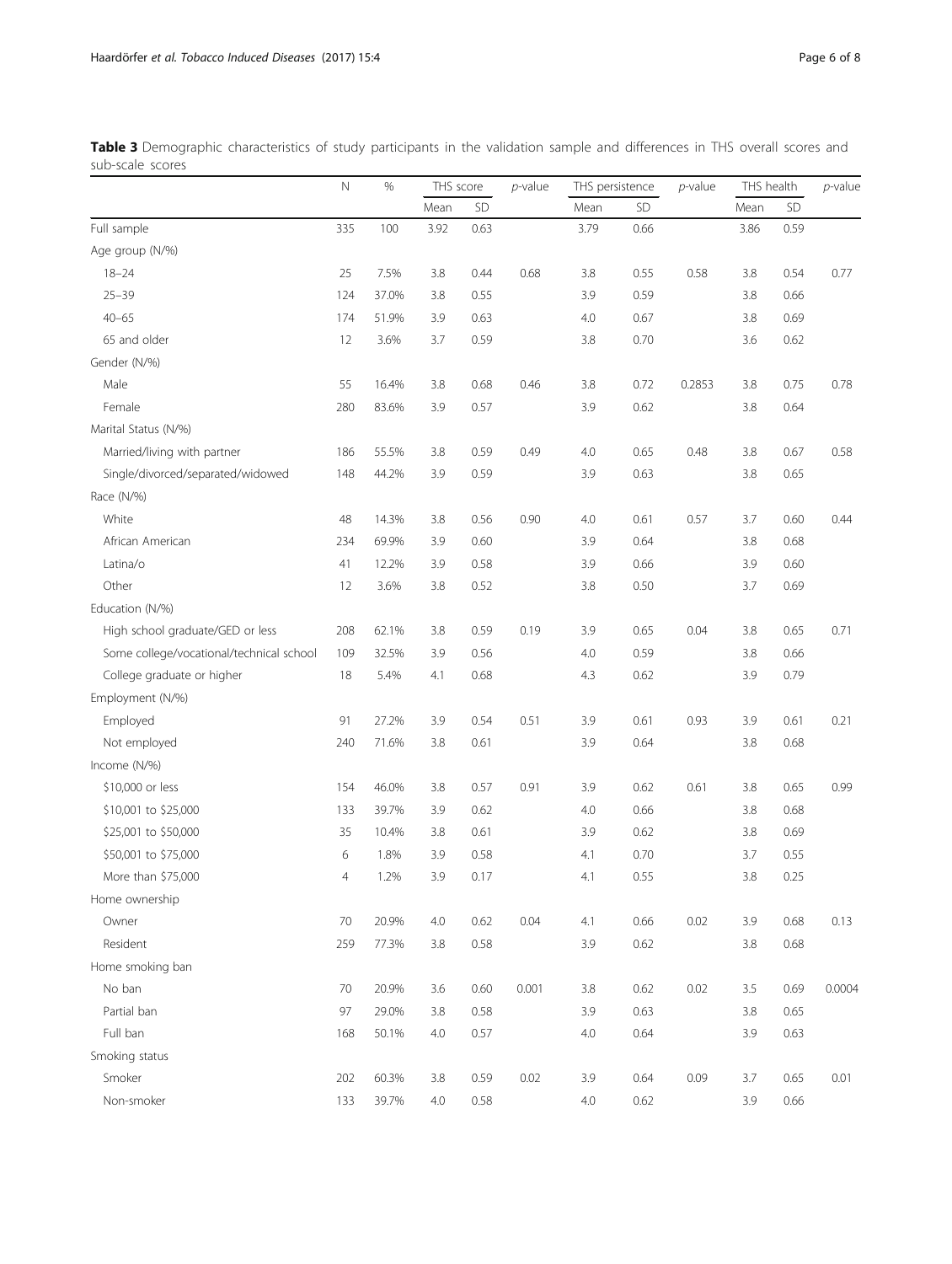| Group assignment   |     |       |      |      |       |      |      |       |      |      |       |
|--------------------|-----|-------|------|------|-------|------|------|-------|------|------|-------|
| Intervention group | '58 | 47.2% | 3.97 | 0.59 |       | 4.04 | 0.66 |       | 3.89 | 0.65 |       |
| Control group      |     | 52.8% | 3.76 | 0.57 | 0.001 | 3.82 | 0.59 | 0.002 | 3.69 | 0.66 | 0.005 |

<span id="page-6-0"></span>Table 3 Demographic characteristics of study participants in the validation sample and differences in THS overall scores and sub-scale scores (Continued)

demonstrate how THS functions within the concrete setting in which smoking occurs, the second measures perceived risk to human health, which is an important theoretical construct related to smoking behavior [\[33](#page-7-0)]. In the context of multiunit housing managers or owners, the former may be of particular interest, as they consider the impact of smoking on rental cleanup/deposits or property values [[34\]](#page-7-0), and might not be concerned with the negative health effects of smoking on renters.

The scale scores differed, as expected, by smoking status and smoke-free ban status in the home. In addition, we found that those who owned their home scored higher on the THS persistence sub-scale. This might be due to home owners living longer in their home than those who rent and thus observing the persistence of the smell and discoloration of walls or due to homeowners increased interest in preserving property values. However, future studies might explore reasons for those differences. In addition, the intervention participants had higher THS sub- and total scores. Thus, having exposure to educational materials may create awareness of THS, its persistence in the environment and its harms.

There are limitations to the current study. While participants for the pilot study were recruited from across the United States, the validation sample was limited in location to Houston, TX. Thus, findings cannot be extended to those living in different situations. Moreover, this scale should be tested in different populations in varied geographic locations and in those with higher income to explore its external validity. Future studies should test a larger number of possible validity variables. Future research examining how this scale operates alongside measures of perceived risk or harm of smoking, SHS, and receptivity to policies to reduce tobacco smoke exposure could enhance our understanding of the validity of this measure.

# Conclusions

This study has important implications for research and practice. Intervention research that focuses on reducing the harms of tobacco smoke exposure should focus both on the harms/effects of SHS and THS as intervention messages. Therefore, a reliable scale of THS beliefs may be a proxy measure of propensity to lower SHS and THS exposure in homes or other personal spaces such as cars. In addition, examining results across different populations may be helpful in identifying high-risk

groups for increased THS exposure and groups more likely to be responsive to interventions that emphasize harm of THS. Practitioners can use the scale to conceptualize intervention experiences to increase understanding of how THS operates within smoke-free homes initiatives that would reduce carcinogens in environments where smoking either still occurs or SHS incursion is a problem.

## Additional file

[Additional file 1:](dx.doi.org/10.1186/s12971-017-0112-4) Beliefs About ThirdHand Smoke (BATHS)© scale. (PDF 429 kb)

#### Abbreviations

BATHS: Beliefs About ThirdHand Smoke; MIMIC: Multiple causes multiple indicators; SFH: Smokefree home; SHS: Secondhand smoke; THS: Thirdhand smoke

#### Acknowledgements

We thank all members of the smoke-free homes team for their contributions to this study.

#### Funding

This publication was supported by the National Cancer Institute's State and Community Tobacco Control Research Initiative (grant number U01CA154282). This SFH trial is registered with ClinicalTrials.gov number: NCT02097914. The content is solely the responsibility of the authors and does not necessarily represent the official views of the National Cancer Institute or the National Institutes of Health.

#### Availability of data and materials

The dataset analyzed during the current study are available from the corresponding author upon reasonable request.

### Authors' contributions

All authors have contributed to the conception of the paper. RH has analyzed the data, drafted the methods and results sections, and edited the entire manuscript. CB, CE, LB, and MK have drafted substantial sections of the manuscript, LB has been involved in acquisition of the data. MH has given substantial input on the study design and drafts of the manuscript. All authors read and approved the final manuscript.

#### Competing interests

All authors declare that they have no competing interests.

#### Consent for publication

Not applicable.

#### Ethics approval and consent to participate

The data for this study come from two sources. The first study was approved as exempt by the Emory University Institutional Review Board. The second study was approved by University of Texas Health Science Center School of Public Health Institutional Review Board. All participants provided informed consent before participating in the studies.